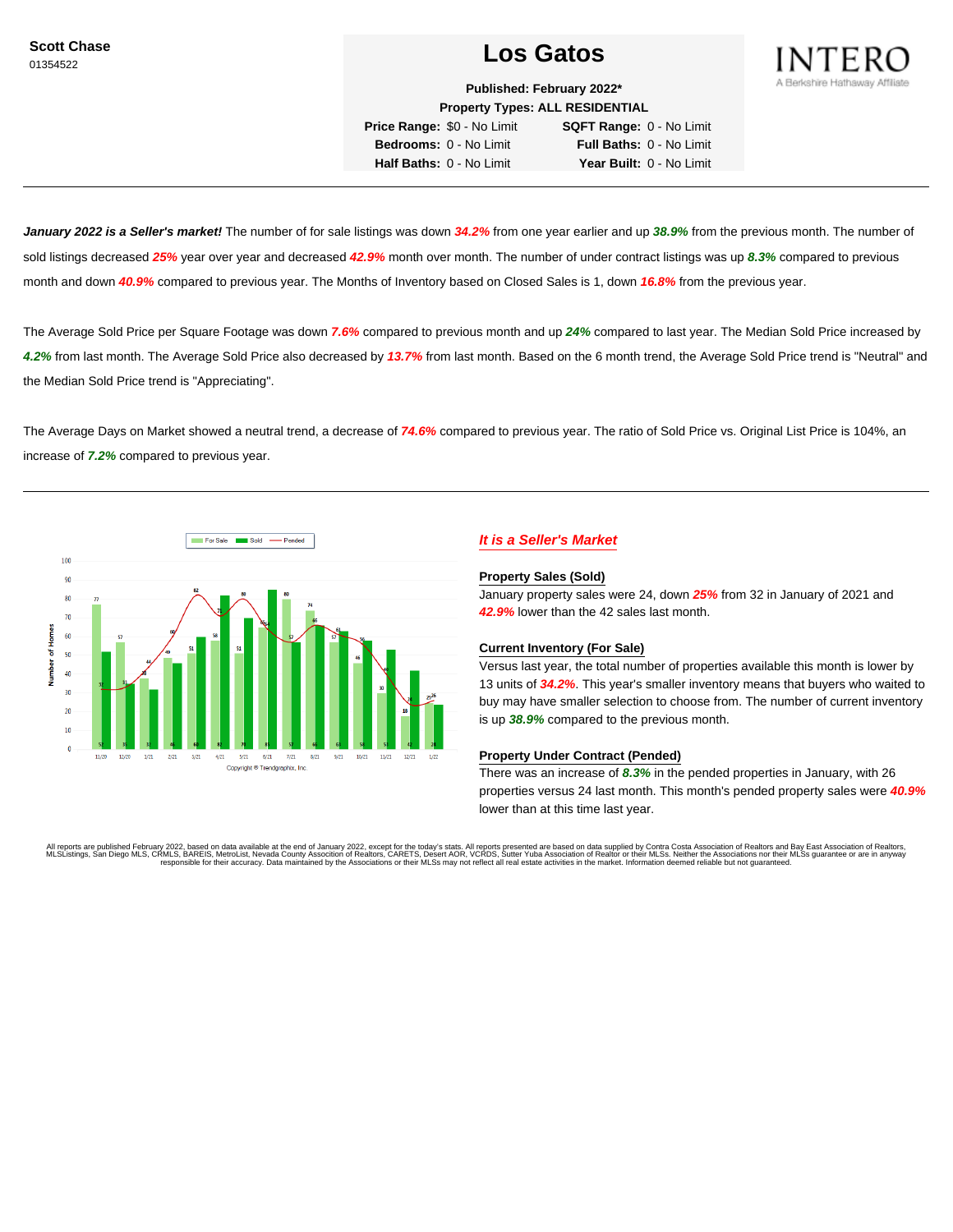# Scott Chase<br>01354522<br>01354522



**Published: February 2022\***

**Property Types: ALL RESIDENTIAL**

**Price Range:** \$0 - No Limit **SQFT Range:** 0 - No Limit

**Bedrooms:** 0 - No Limit **Full Baths:** 0 - No Limit **Half Baths:** 0 - No Limit **Year Built:** 0 - No Limit

## **The Average Sold Price per Square Footage is Neutral\***

The Average Sold Price per Square Footage is a great indicator for the direction of property values. Since Median Sold Price and Average Sold Price can be impacted by the 'mix' of high or low end properties in the market, the Average Sold Price per Square Footage is a more normalized indicator on the direction of property values. The January 2022 Average Sold Price per Square Footage of \$1060 was down **7.6%** from \$1147 last month and up **24%** from \$855 in January of last year.

\* Based on 6 month trend – Appreciating/Depreciating/Neutral





## **The Days on Market Shows Neutral Trend\***

The average Days on Market (DOM) shows how many days the average property is on the market before it sells. An upward trend in DOM trends to indicate a move towards more of a Buyer's market, a downward trend indicates a move towards more of a Seller's market. The DOM for January 2022 was 15, down **55.9%** from 34 days last month and down **74.6%** from 59 days in January of last year.

### **The Sold/Original List Price Ratio Remains Steady\*\***

The Sold Price vs. Original List Price reveals the average amount that sellers are agreeing to come down from their original list price. The lower the ratio is below 100% the more of a Buyer's market exists, a ratio at or above 100% indicates more of a Seller's market. This month Sold Price vs. Original List Price of 104% is up **5.1%** % from last month and up from **7.2%** % in January of last year.

\* Based on 6 month trend – Upward/Downward/Neutral

\*\* Based on 6 month trend - Rising/Falling/Remains Steady

All reports are published February 2022, based on data available at the end of January 2022, except for the today's stats. All reports presented are based on data supplied by Contra Costa Association of Realtors and Bay Ea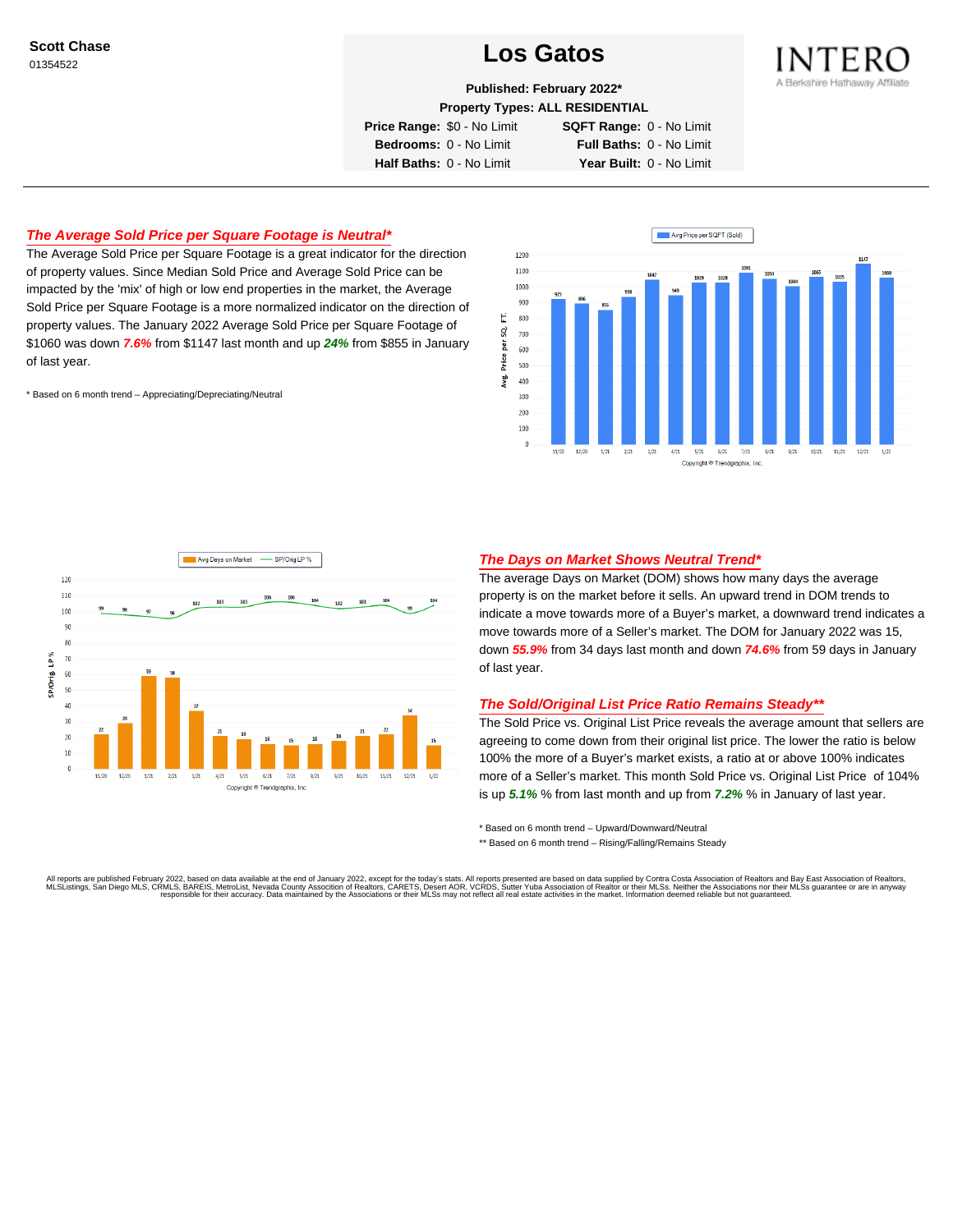# Scott Chase<br>01354522<br>01354522



**Published: February 2022\***

**Property Types: ALL RESIDENTIAL**

**Price Range:** \$0 - No Limit **SQFT Range:** 0 - No Limit

**Bedrooms:** 0 - No Limit **Full Baths:** 0 - No Limit

**Half Baths:** 0 - No Limit **Year Built:** 0 - No Limit

## **The Average For Sale Price is Depreciating\***

The Average For Sale Price in January was \$3,369,000, up **11.4%** from \$3,023,000 in January of 2021 and down **14.8%** from \$3,952,000 last month.

### **The Average Sold Price is Neutral\***

The Average Sold Price in January was \$2,629,000, up **32.4%** from \$1,985,000 in January of 2021 and down **13.7%** from \$3,048,000 last month.

### **The Median Sold Price is Appreciating\***

The Median Sold Price in January was \$2,527,000, up **40.5%** from \$1,798,000 in January of 2021 and up **4.2%** from \$2,426,000 last month.

\* Based on 6 month trend – Appreciating/Depreciating/Neutral





## **It is a Seller's Market\***

A comparatively lower Months of Inventory is more beneficial for sellers while a higher months of inventory is better for buyers.

\*Buyer's market: more than 6 months of inventory Seller's market: less than 3 months of inventory Neutral market: 3 – 6 months of inventory

### **Months of Inventory based on Closed Sales**

The January 2022 Months of Inventory based on Closed Sales of 1 was decreased by **16.8%** compared to last year and up **140%** compared to last month. January 2022 is Seller's market.

#### **Months of Inventory based on Pended Sales**

The January 2022 Months of Inventory based on Pended Sales of 1 was increased by **11.6%** compared to last year and up **26.7%** compared to last month. January 2022 is Seller's market.

All reports are published February 2022, based on data available at the end of January 2022, except for the today's stats. All reports presented are based on data supplied by Contra Costa Association of Realtors, and be as responsible for their accuracy. Data maintained by the Associations or their MLSs may not reflect all real estate activities in the market. Information deemed reliable but not quaranteed